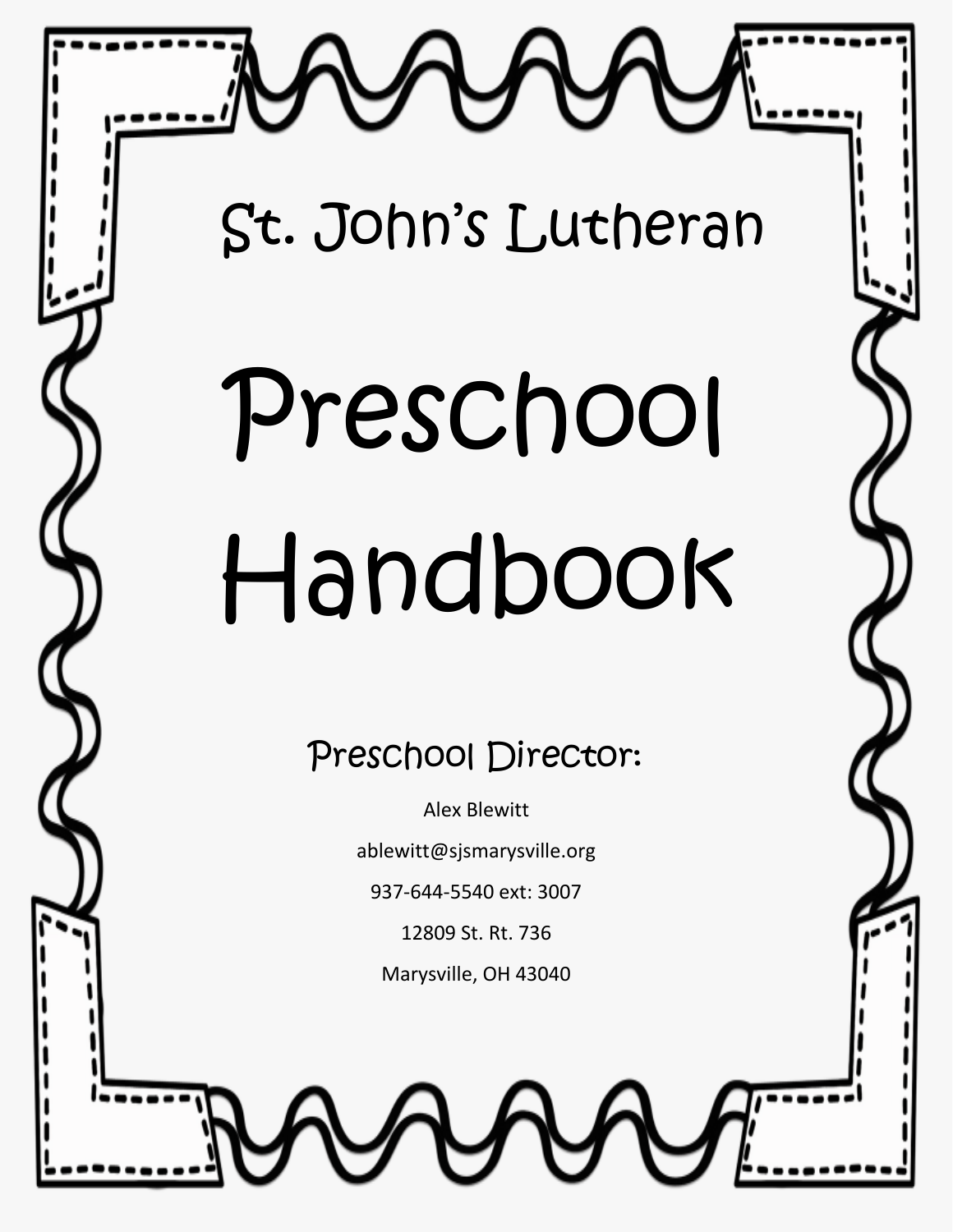## TABLE OF CONTENTS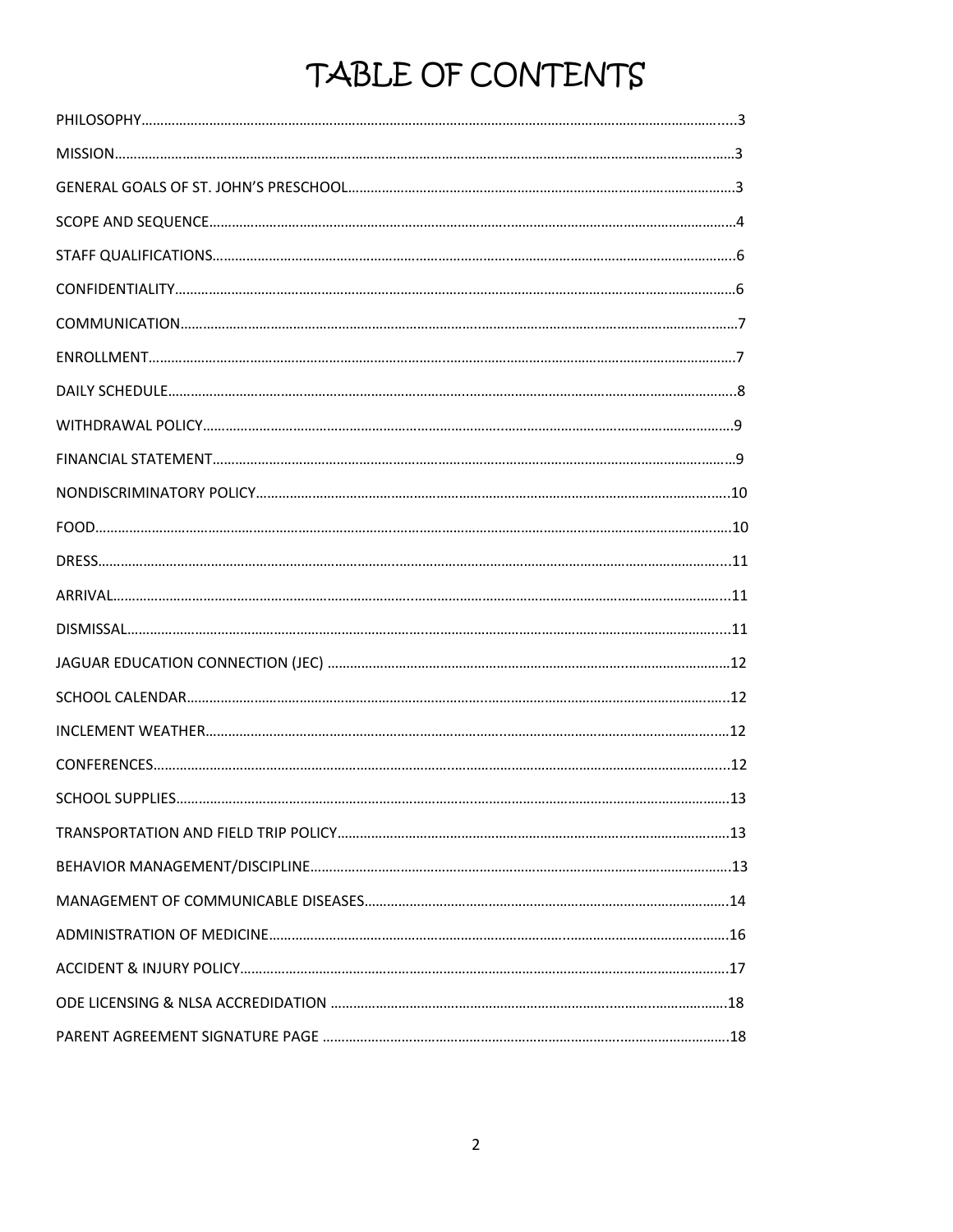# PHILOSOPHY

St. John's Lutheran Preschool operates in conjunction with St. John's Lutheran School and Church and together with state certified teachers and staff, we provide an outstanding, Christ centered learning environment for your child. The purpose of our program is to provide a safe, nurturing, and enriching experience that will allow us to educate and equip students by developing the mind and engaging the heart to impact their communities through the Gospel.

# MISSION

Equipping the family of God to joyfully and boldly make disciples of Christ as we: KNOW Jesus and one another, GROW to be more like Him and SOW His love in word and deed.

# GENERAL GOALS OF ST. JOHN'S PRESCHOOL

- 1. To acquaint the child with God and His love for him as the cornerstone of self-esteem.
- 2. To provide a caring, nurturing environment whereby a child sees himself as an individual of worth and uniqueness.
- 3. To provide a child with positive daily experiences so as to bring about an "I can do" and "I will try" attitude.
- 4. To help a child to function independent from his/her family and home and feel success.
- 5. To help a child develop relationships with "preschool friends" and refine social skills.
- 6. To build a positive attitude towards school and learning. New learning experiences are fun!
- 7. To increase a child's listening, observing, and directional skills to set the tone for more formal growing and learning experiences.
- 8. To form a good liaison between home and school to benefit the child and prepare them for future learning.

Children will be exposed to experiences in the following areas that are aligned with the Developmental Point of View and using the Ohio Department of Education Early Learning Standards. The Scope and Sequence (what they will be assessed on and taught throughout the year) is available on the school's website or by request from your child's teacher.

### SPIRITUAL EXPOSURES

GOALS:

- To develop a personal relationship with God
- To share God's love in relationships with others
- Appreciate God's wonder in our relationship with the world

The overall goal is that young children will know Jesus as their Savior. Our monthly chapel service, along with daily simple Bible stories, songs, puppets, crafts, object lessons, and finger plays are a variety of some of their experiences. It is our desire to nurture the child with God's love.

### LANGUAGE ARTS EXPOSURES

GOALS:

That the child would use appropriate vocabulary and pronunciations to express needs in sentences.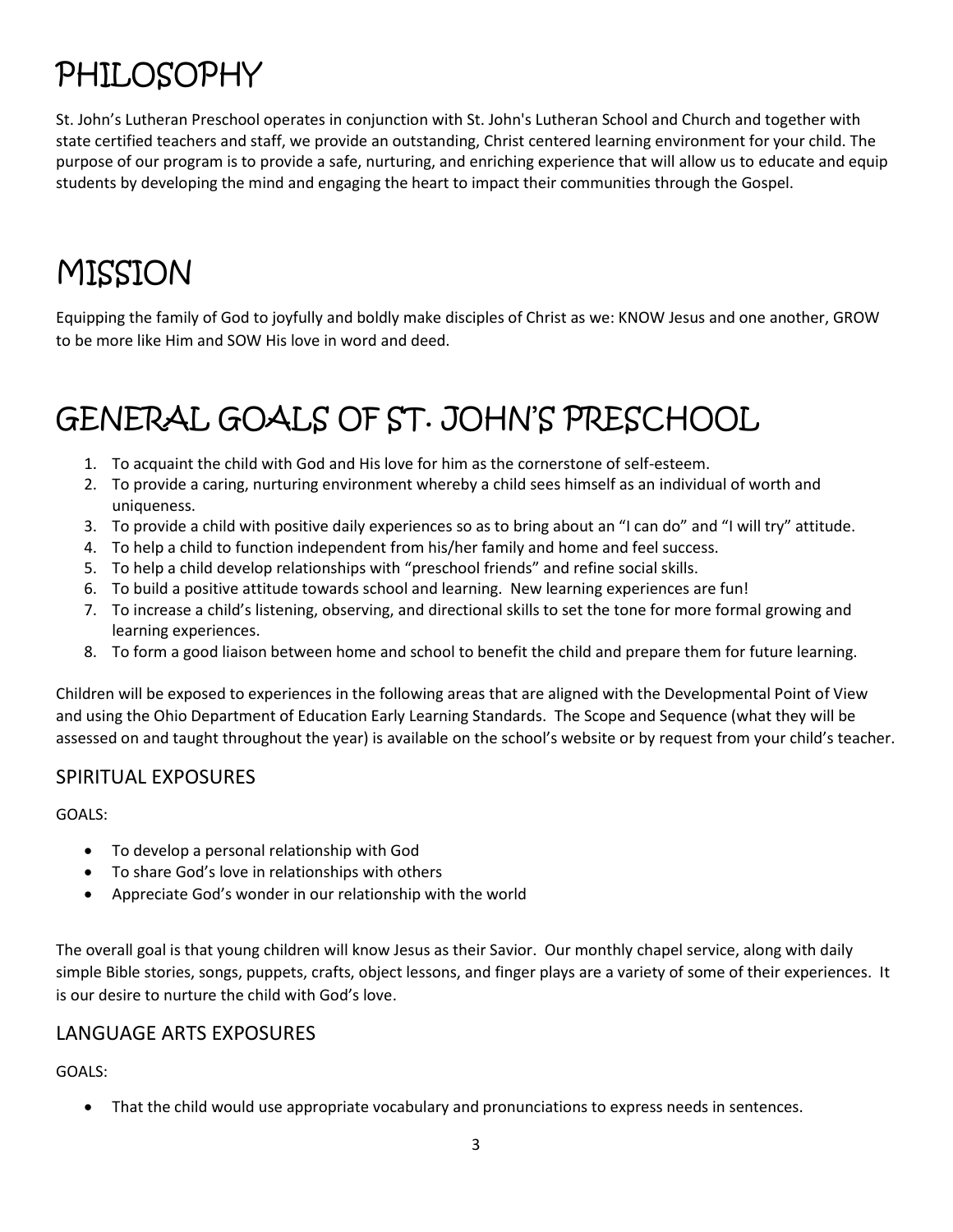- That the child would have the ability to understand and follow simple directions.
- That the child would be able to tell about a situation or picture clearly enough to be understood.
- That the child would be able to hear and understand a simple story to the degree that he can retell it or sequence several of the events.

Fiction and non-fiction books, as well as books on CD's offer unique language arts/early literacy skills. Exploring the community by going on field trips, having special guests visit the preschool, or learning through oral communication also expose children and assist in gaining confidence in learning language arts skills. Expression of self, including "Show and Tell" and daily student interactions through centers, are encouraged. Daily simple craft directions, learning letters, sounding out letters and simple words, and rhyming words also promote confidence in this area of learning. Beginning writing/handwriting is encouraged in all academic areas. Recognizing "environmental print" i.e. - the sign of McDonald's (a child states: that says McDonalds, because it starts with an M) is key in connecting the child's experiences with early literacy skills.

### MUSIC AND ART EXPOSURES

GOALS:

- Enhance creativity
- Help the child to memorize simple songs, numerical order, letters, days of the week
- Fine and large motor control

Children will be exposed to the following: play dough, paints, stencils, markers, colored pencils, chalk, puppets, stamps, simple crafts, songs, finger plays, action rhymes, glue, and scissors. These are included to make the day more fun and may look like play, but are very important in early learning and reaching academic goals.

### FINE/LARGE MOTOR EXPOSURES

GOALS:

- Manipulative play
- Refine fine motor control
- Enhance eye-hand-foot coordination
- Enhance figure ground perception
- Improve visualization and recall skills as well as memory

Manipulative play will be incorporated in puzzles, stencils, beads, play dough, pegs, blocks, etc. and serve to meet large and fine motor control and coordination needed to further learning.

# SCOPE & SEQUENCE

St. John's Lutheran Preschool educates students using the Ohio Department of Education Early Learning and School Readiness Standards. Lessons will be formed based on these standards and each child's development level and needs. Student's progress will be assessed and documented several times throughout the academic year and communicated to the parents. Goals will be set to help each child grow and develop towards meeting the pre-kindergarten standards. We understand that each child develops differently and will work to foster individual growth.

### o Spiritual Growth

Recognize the Bible as God's Word Describe Jesus as Friend and One who forgives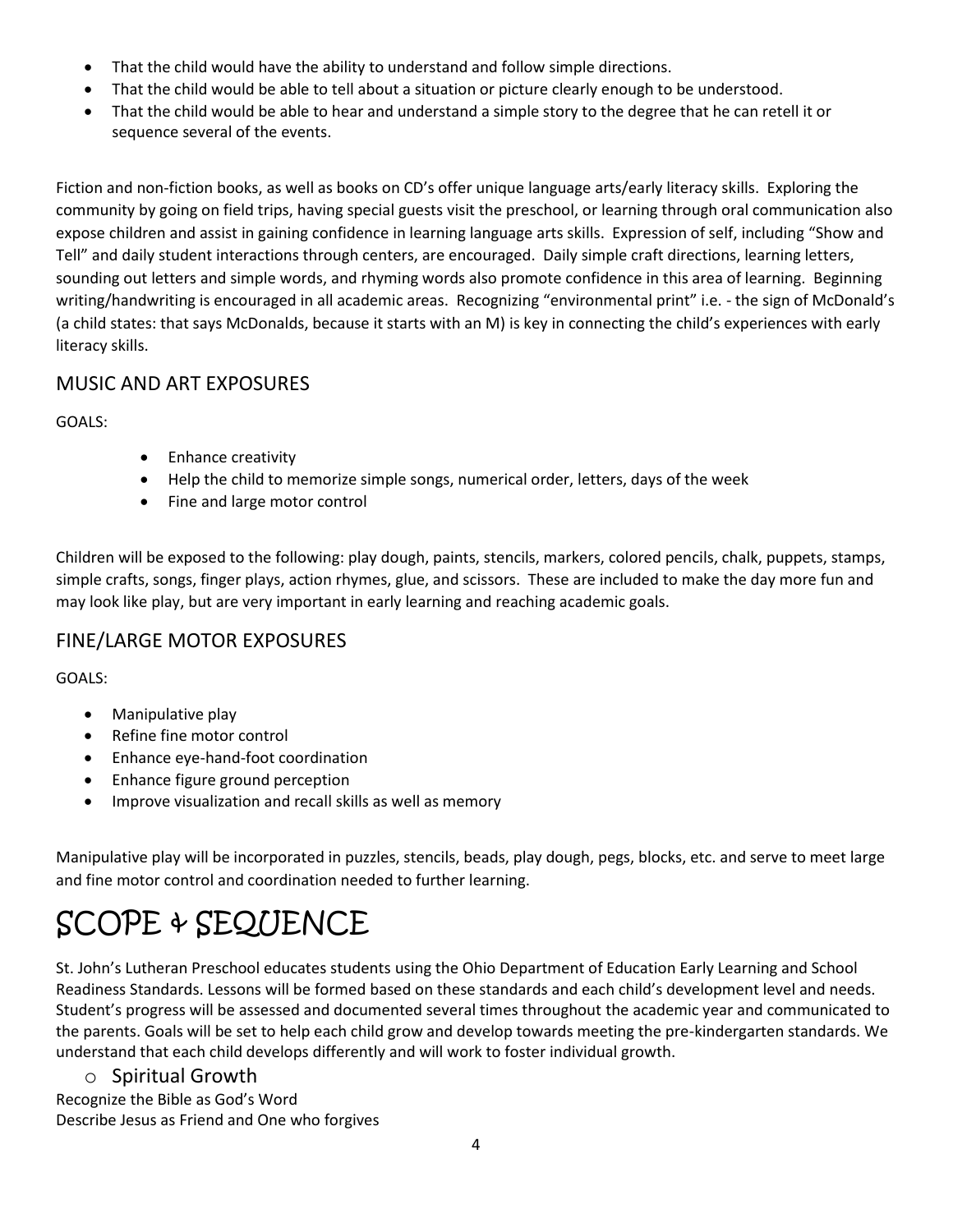Listen and retell short Bible stories Act out Bible stories Join in worship activities Say short memorized prayers Say short self-created prayers Know that God made him/her Know Jesus is his/her best friend and loves us very much Sing songs to God Grow in love of God and want to obey Him Know that God is everywhere

### o Physical Growth

Bounce and catch a ball Throw a ball with a direction Clap with music Balance on one foot for five seconds Respond to rhythms with appropriate body movements Produce the following motions: run, march, skip, gallop, hop, walk or run on tiptoes Work a puzzle of 10 or more pieces Use a crayon, pencil, and scissors with control and work toward proper grip Continue to improve hand-eye coordination Replace material after use Recognize a need for classroom rules and follow them Use materials safely and properly

o Social/Emotional Growth

Share

Take turns with other children Follow two step directions Participate in classroom cleanup Move beyond parallel (playing side by side without interaction) play Cooperative learning in peer groups Express own ideas and opinions

### o Science

Weather changes daily

Objects and materials are described by their properties Sun and moon are visible at different times of the day and night Water can be observed as lakes, ponds, rivers, streams, ocean, rainfall, hail, sleet, or snow Rocks and soil have properties that can help identify them Exploration of senses Similarities and differences exist among individuals of the same kinds of plants and animals Personal health

### o Writing

Work from left to right Write name Copy alphabet letters or short words Use a combination of drawing, dictating, and emergent writing Form letters correctly Draw lines and shapes

### o Reading/Literacy

Sequence events Predict what will happen next in a story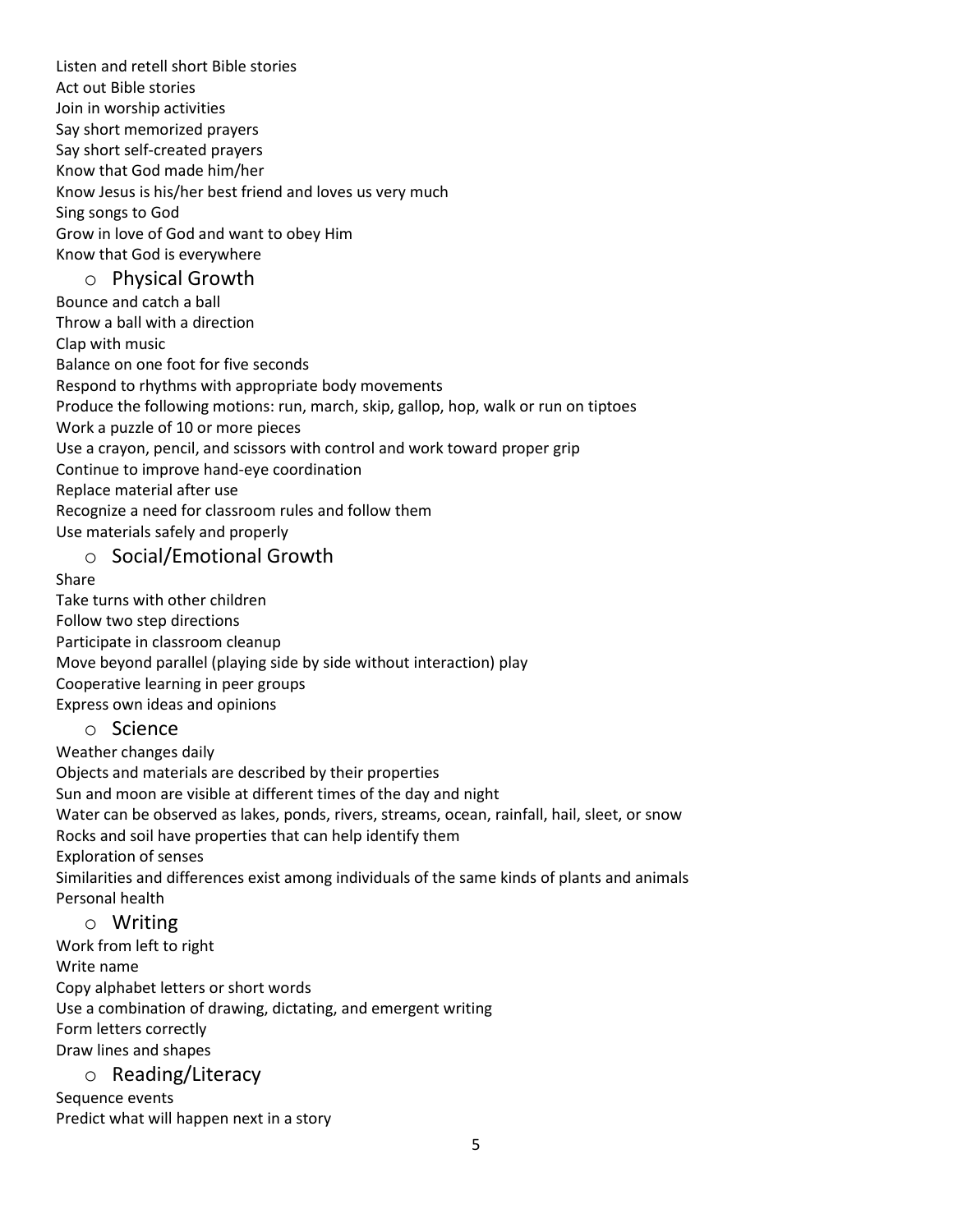Speak in sentences Contribute in small group discussions Eager to explore art media (singing, rhythm, & movement) Describe a picture or object with three statements Demonstrate understanding of spoken words, syllables, and sounds (phonemes, rhyming, letter sounds) Verbally identify letters in first name and state last name Identify the majority of the letters in the alphabet Development of vocabulary Demonstrate or orally communicate positional and directional words o Social Studies Community and community helpers Holidays Past, present, and future Rules (choices have rewards and consequences) Self-awareness Producers and consumers Wants vs. needs o Math Know number names and the count sequence Count to tell the number of objects Compare numbers Understand addition as putting together and adding to Understand subtraction as taking apart and taking from Describe and compare measurable attributes Classify objects and count the number of objects in each category Identify & describe shapes (squares, circle, triangles, rectangles, hexagons, cubes, cones, cylinders & spheres) Analyze, compare, create, and compose shapes

## STAFF QUALIFICATIONS

Our preschool staff members meet or exceed all Ohio Department of Job and Family Services and Ohio Department of Education licensing requirements. Lead teachers hold a four-year college degree and specialize in Early Childhood Education. Support staff have received their teaching aide licenses from the Ohio Department of Education. Both lead teachers and support staff are trained in First Aid, CPR, and Communicable Disease. Each year the preschool staff members continue their education with 15 hours of trainings, seminars, and conferences. All preschool staff members have a love for children and understand child development. They encourage the learning through play philosophy within the preschool classroom.

# CONFIDENTIALITY

The St. John's preschool staff makes every effort to respect each individual and to foster a strong community by recognizing the importance and need for confidentiality. We respect each family's privacy and encourage both staff and parents to communicate accordingly. Communications about children should be kept confidential unless there is a cause for concern for the child's well-being in which case the appropriate authority will be notified (i.e. program director, principal, pastor, Department of Job and Family Services, etc.) If a parent wishes to discuss a question or concern, we suggest first contacting the teacher via email or phone to arrange a time to discuss their child in private. (Please note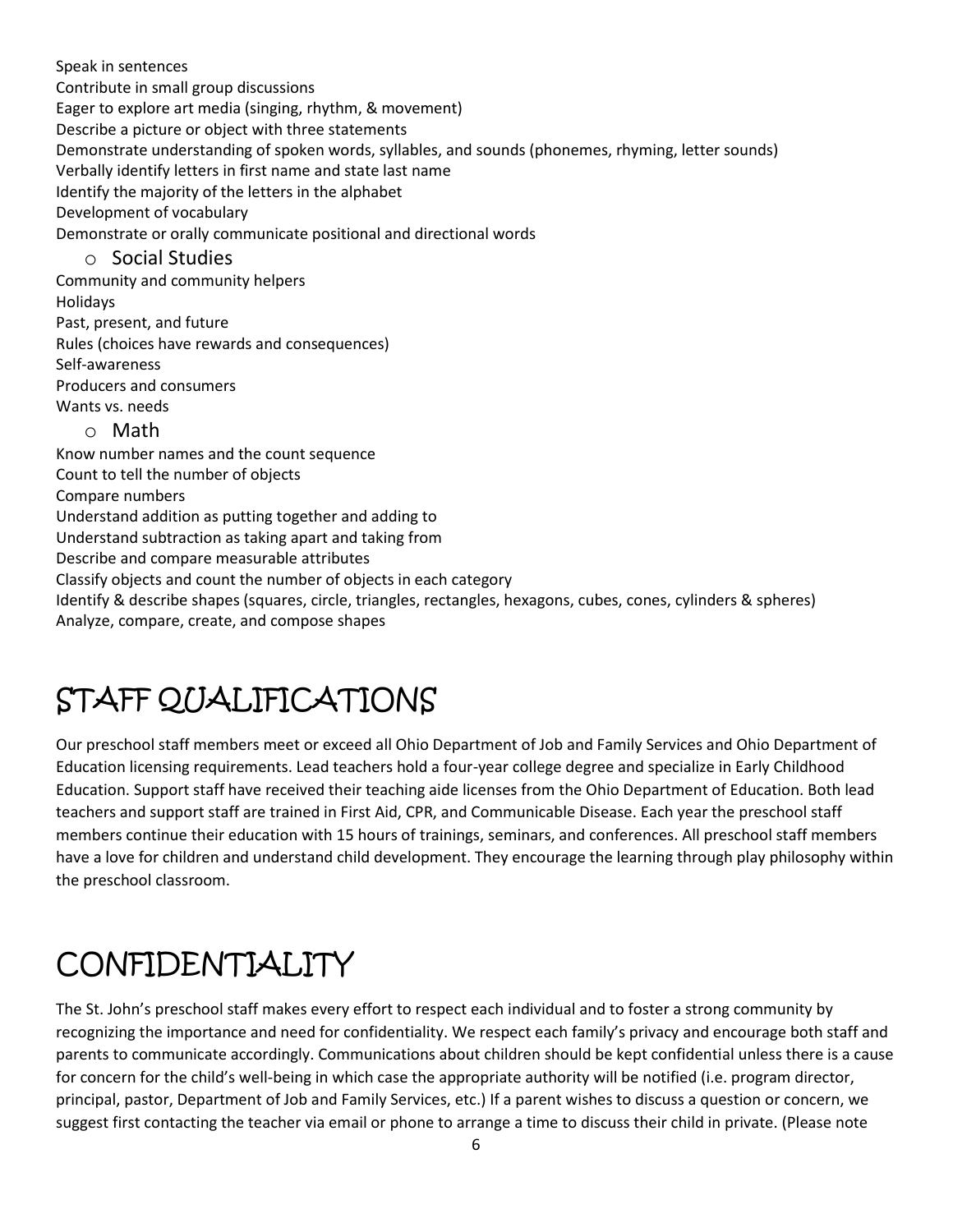that the teacher's responsibility at both arrival and dismissal should be focused on the students' needs/safety and conversations should be kept brief.)

# **COMMUNICATION**

We believe that communication between home and school is vital to a child's success within our Preschool Program.

St. John's Preschool staff communicates with parents/guardians in a number of ways, but not limited to:

- Email
- Telephone
- SJS website
- FACTS
- Open House/Registration Night/Friends & Family Night
- Preschool Previews/Tell The Teacher More Day
- Conferences
- Back to School Expo
- Student Folders (weekly newsletters and updates)

Access to Healthchek services which include early and periodic screening, diagnosis and treatment (EPSTD) as well as developmental screening services available under the Individuals with Disabilities Education Act (IDEA) is available on our school's website (www.sjsmarysville.org).

### ENROLLMENT

Registration for enrollment begins in January. Priority enrollment is given to current students, their siblings, and St. John's Lutheran Church members. Applications and class preferences are taken on a first-come, first-serve basis. Upon registration and before the first day of school, students' file must contain Medical Statement, List of Immunizations, Copy of Birth Certificate and signed Parent Handbook Agreement. The following classes and times are available at St. John's Lutheran Preschool:

### o 3 YEAR OLD PRESCHOOL

Child must be 3 years old by September  $30<sup>th</sup>$  of the enrolled school year in order to be eligible and must be potty trained (Note: occasional accidents are a common occurrence in 3 year olds).

Monday/Wednesday/Friday 9:00-11:15 AM

Tuesday/Thursday 9:00-11:15 AM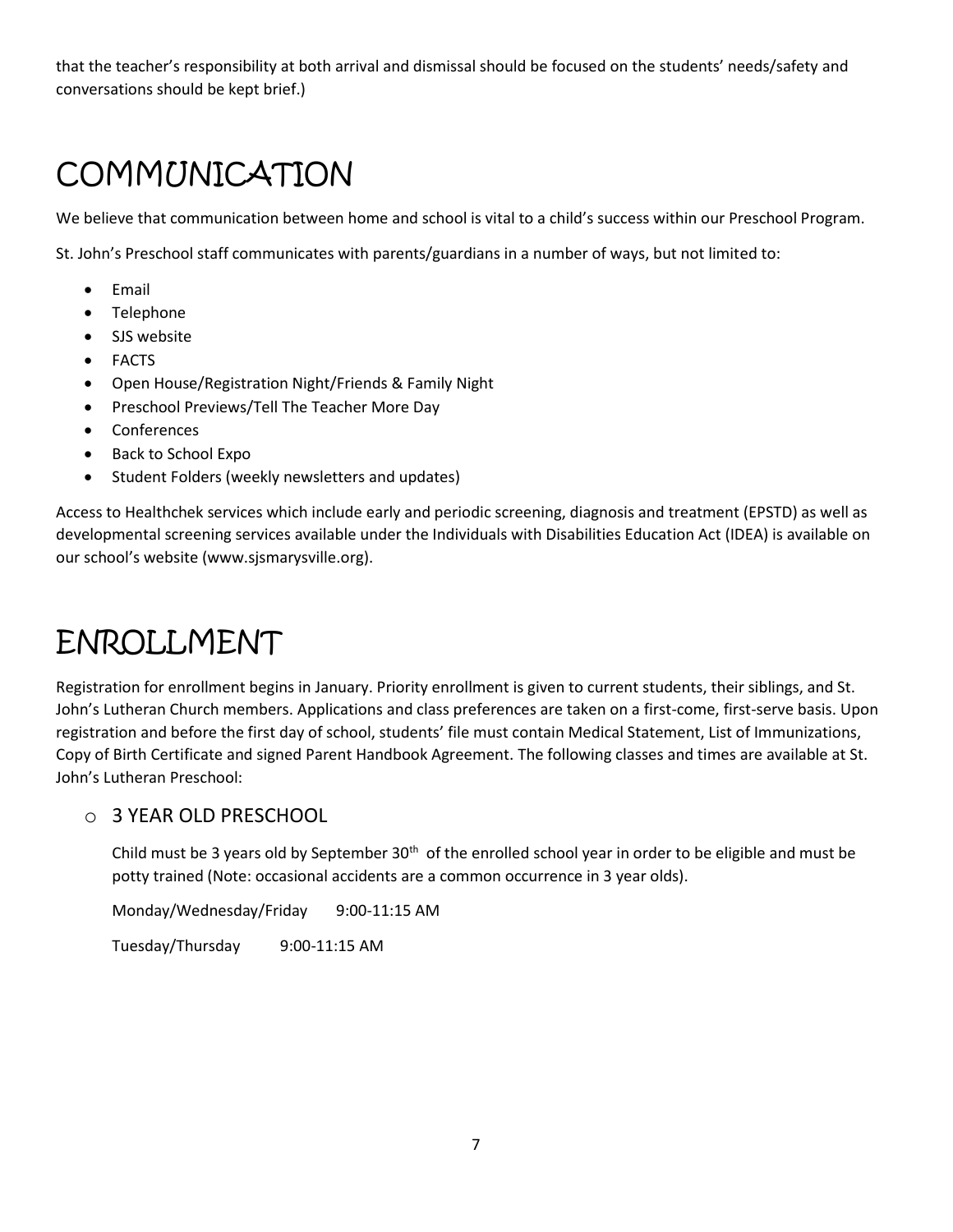### o 4 YEAR OLD PRESCHOOL

Child must be 4 years old by September  $30<sup>th</sup>$  of the enrolled school year in order to be eligible and must be potty trained.

Monday/Wednesday/Friday 9:00-11:15 AM Tuesday/Thursday 9:00-11:15 AM Monday/Wednesday/Friday 12:15-2:30 PM

### o ALTERNATIVE KINDERGARTEN

Child must be 5 years old by December 31<sup>st</sup> of the enrolled school year in order to be eligible and must be potty trained.

Monday – Friday 8:30-11:15 AM

Monday – Friday 11:45-2:30 PM

## DAILY SCHEDULE

#### AM 3 Year Olds

- 8:50am-9am Drop off
- 9:00am-9:15am Sign-in/Carpet choices (free play)
- 9:15am-9:35 Group Time
- 9:35am-10:30am Center time/Free Play
- 10:30am-10:45am Snack
- 10:45am-10:55am Jesus Time
- 10:55am-11:00am Pack Up
- 11:00am-11:15am Large motor activity
- $\bullet$  11:15am Dismiss

#### AM 4 Year Olds

- 8:50am-9am Drop off
- 9am-9:15am Sign-in/Carpet choices (free play)
- 9:15am-9:25am Jesus time
- 9:25am-9:35am Dance
- 9:35am-9:50am Group time
- 9:50am-10:35am Center time/Free Play
- 10:35am-10:50am Snack
- 10:50am-10:55am Pack up
- 10:55am-11:10am Large motor activity
- 11:10am-11:15am Head to the gym for pick up
- 11:15am Dismiss

#### Alternative Kindergarten - AM Class

- 8:30am-8:40am Arrival/Independent Book Time
- 8:40am-8:55am Morning Greeting/Calendar/Weather
- 8:55am-9:05am Pledges/GoNoodle
- 9:05am-9:10am Letter and Sound of the Week
- 9:10am-9:50am Daily Five Activities, then into Free Play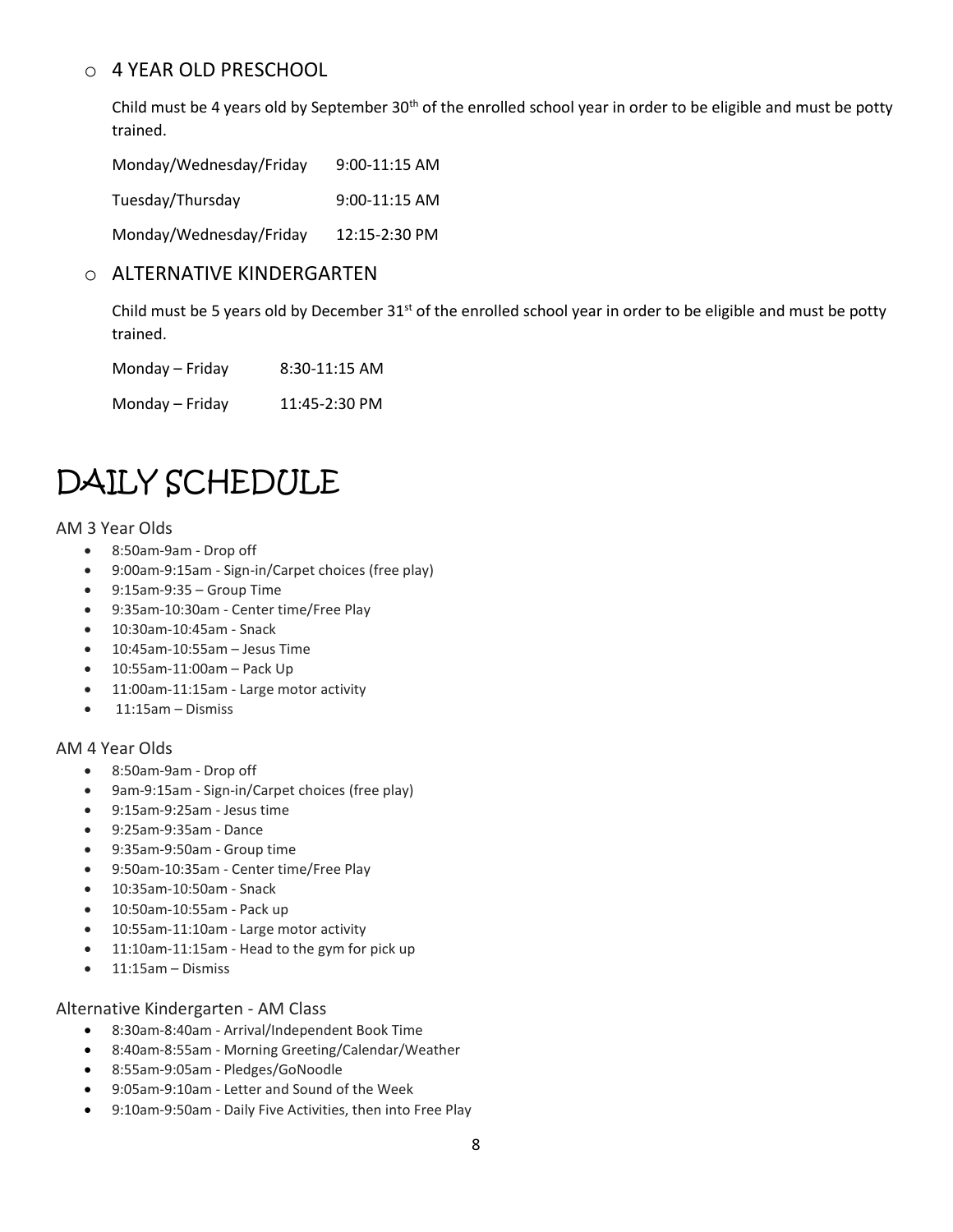- 9:50am-10:05am Jesus Time
- 10:05am-10:20 Snack
- 10:20am-10:50am Large Group
- 10:50am-11:15am Small Group
- 11:15 am Dismiss

#### PM 4 Year Olds

- 12:05pm-12:15pm Drop off
- 12:15pm-12:25pm Sign-in/Carpet choices (free play)
- 12:25pm-12:45pm Group time
- 12:45pm-1:35pm Center time/Free Play
- 1:35pm-1:50pm Snack
- 1:50pm-2:00pm Jesus time
- 2:00pm-2:10pm clean up pack up
- 2:10pm-2:30pm Large motor activity
- 2:30pm Dismiss

### Alternative Kindergarten - PM Class

- 11:45am-11:55am Arrival/Independent Book Time
- 11:55am-12:10pm Morning Greeting/Calendar/Weather
- 12:10pm-12:20pm Pledges/GoNoodle
- 12:20pm-12:25pm Letter and Sound of the Week
- 12:25pm-1:05pm Daily Five Activities, then into Free Play
- 1:05pm-1:20pm Jesus Time
- 1:20pm-1:35pm Snack
- 1:35pm-2:05pm Large Group
- 2:05-2:30pm Small Group
- 2:30pm Dismiss

# WITHDRAWAL POLICY

At times, there may be reasons why a child is withdrawn from our class. If for any reason (financial or personal) a parent decides to withdraw their child from the class, we need to be informed at least 30 days in advance to keep our records in order and to stop further payment on tuition. Please let the Preschool Director and School Administrator know as soon as possible if you are planning on withdrawing your child. Also, if a child has not been attending class for more than 10 school days, and we do not receive information regarding the reason for absence, we will assume the child has withdrawn and their name will be taken off the master list.

# FINANCIAL COMMITMENT

By enrolling your child, you are personally accepting the responsibility for the timely and full payment of all registration fees and tuition for your child. If someone other than you is responsible for payment of all or any part of the fees or tuition for this child, then it is your responsibility to make arrangements, in advance, acceptable to the school before you will be released from personal liability for this obligation. Extended absences due to illness, quarantine, vacation, etc. do not release the responsible party from the timely and full payment of tuition or payment plan. Please note that the registration fee holds your child spot for the upcoming enrolled school year. Registration is not complete until this fee is paid in full. Registration fees are non- refundable.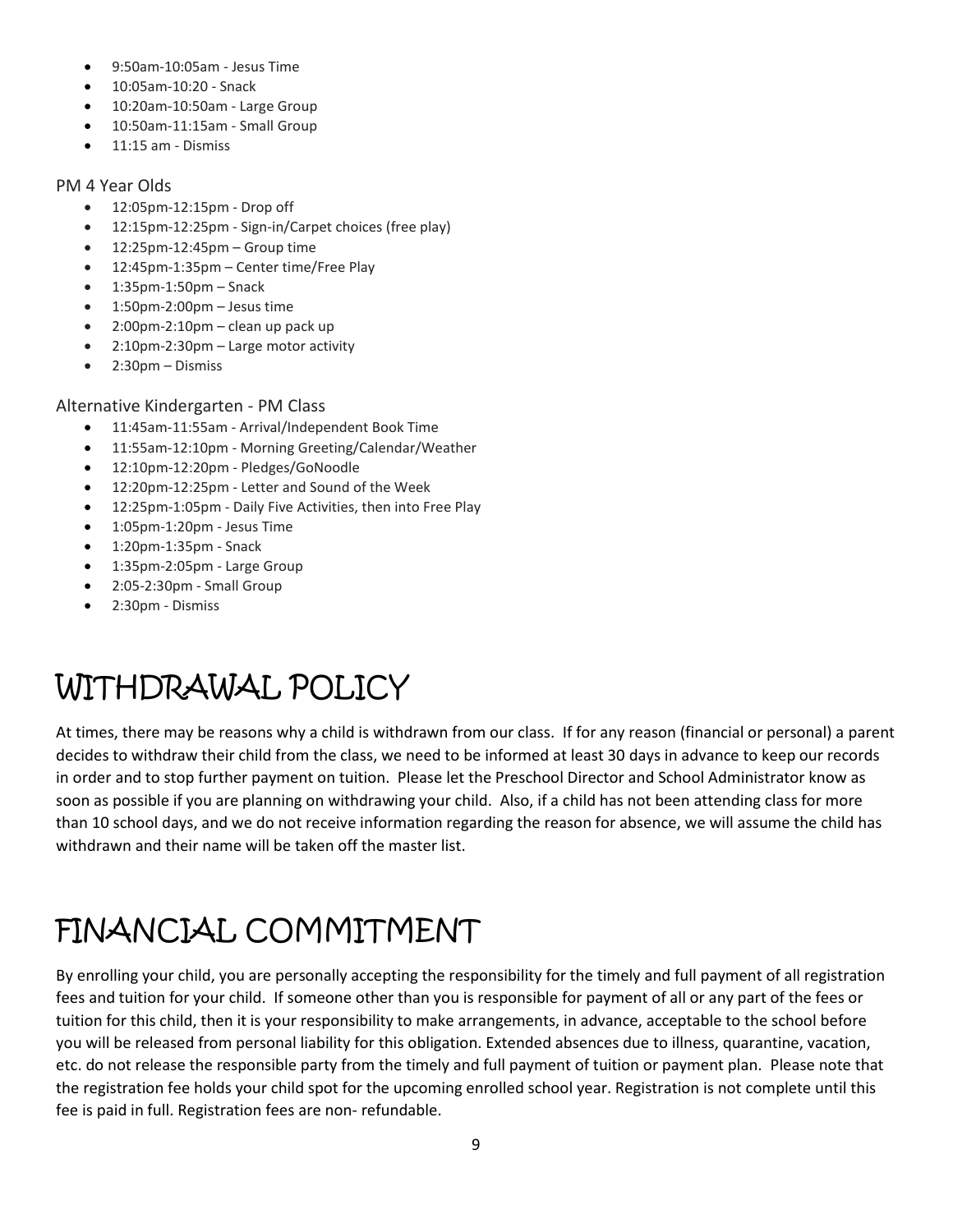# NONDISCRIMINATORY POLICY

St. John's Lutheran Preschool admits students of any race, color, nationality, and ethnic origin to all the rights, privileges, programs, and activities generally accorded to or made available to students at the school. It does not discriminate on the basis of race, color, nationality and ethnic origin in administration of its educational policies, admission policies, scholarship and loan programs and athletic and other school administered programs. It is important for parents/guardians to discuss any major educational, social, or developmental concerns prior to the start of school in order to create an appropriate and positive learning environment for each child. Our Preschool program serves any child with a service plan concerning the care of the child with disabilities or health conditions.

### FOOD

### NUT FREE

St. John's Lutheran School is PEANUT FREE. In following this, our preschool program has a NO NUT POLICY. Please do not send any food or food products that lists peanuts and/or tree nuts on the ingredient label. If you are unsure, please use caution, when in doubt, make another food choice. Please respect individual classroom policies as student allergies change from year to year. Teachers will be responsible for notifying families of any further dietary and/or allergy restrictions on a room-to-room basis.

### **SNACK**

A small snack is provided each day for your child. A snack schedule is arranged at the beginning of the year with your child's teacher. You are responsible for supplying a healthy snack for your child's class on the days assigned to your child. Any food item that is shared with the class must be brought in the original packing listing the contents of the food item and labeled with your child's name. In order to help foster an understanding for making health conscious decisions, we encourage families to send healthy snack choices. Healthy snack choices include, but are not limited to:

### FRUITS/VEGETABLES

- Any fresh fruit (apples, oranges, bananas, cut grapes, pears, plums, clementines, strawberries, melons, berries, etc.)
- Applesauce and Fruit cups
- Raisins, Craisins, and other dried fruits
- Fresh vegetables (carrots, celery sticks, cut grape tomatoes, cucumber slices, broccoli, pepper strips, etc.)

### CHEESE/DAIRY

- Yogurt in individual cups or tubes
- String cheese or other cheeses
- Drinkable yogurt or smoothies

### GRAINS

- Crackers (Ritz, Triscuits, Wheat Thins, Club, Saltine, etc.)
- Goldfish crackers
- Graham crackers
- Teddy Grahams
- Animal crackers
- Cereals (Cheerios Chex, Crispix, Corn Flakes, Kashi, etc.)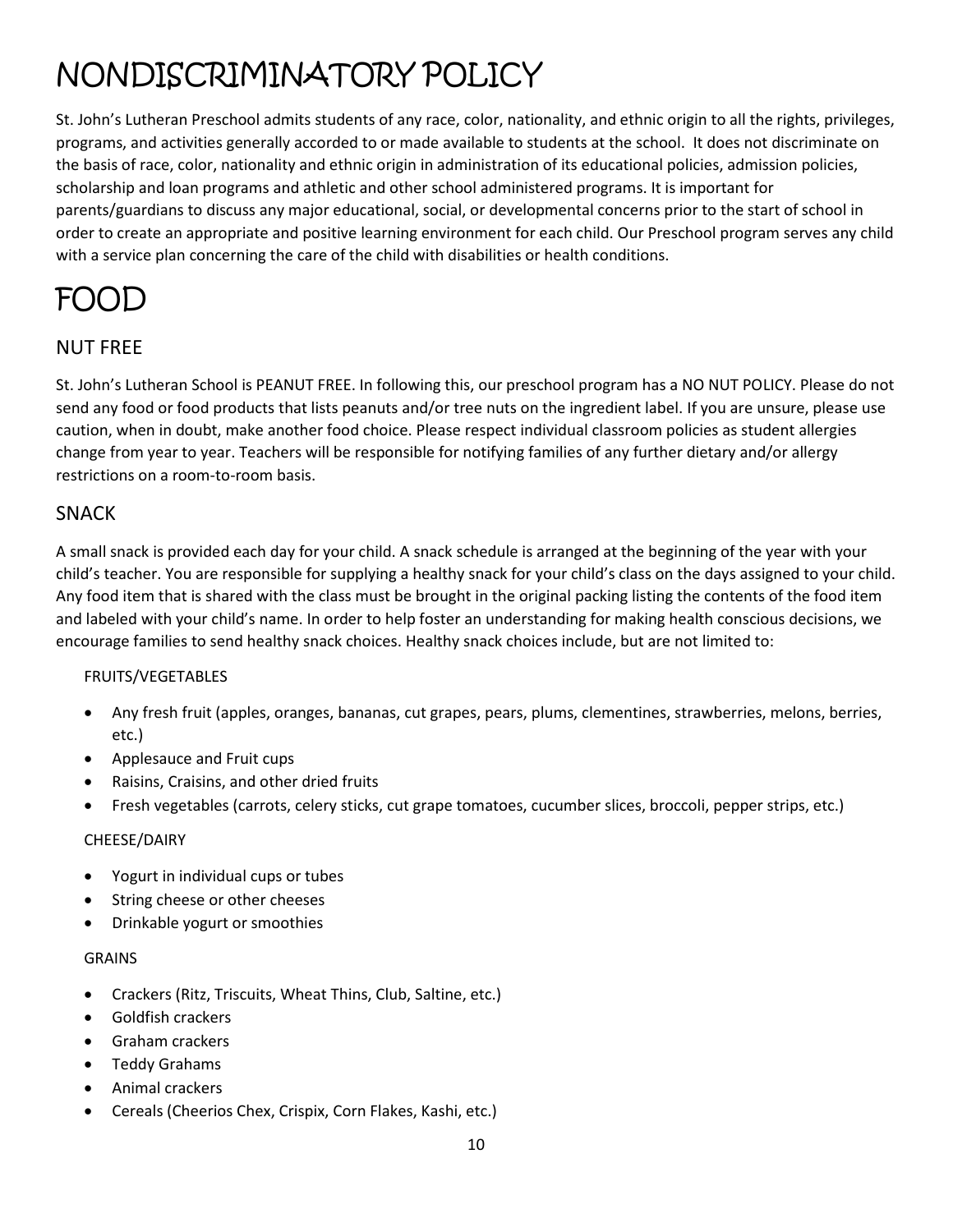- Small bagels
- Pretzels
- Popcorn
- Cereal/Yogurt bars
- Muffins

Please note that the following food items are considered to be high choking hazard and will not be served during preschool class time to those students under the age of four years old: Hot dogs (whole or sliced in rounds), whole grapes, nuts, popcorn, raw peas, large hard pretzels, spoons of peanut butter, chunks of raw carrot.

# DRESS

Students should arrive at school each day dressed for participatory and active play. Students should wear protective and sturdy shoes that are compatible with large motor skills such as climbing stairs, running, jumping, etc. Weather permitting, students will go outside most days so please dress your child appropriately.

All students are required to carry an extra set of seasonal clothing in their backpacks everyday throughout the school year and will be used for art/sensory table accidents, spills, and bathroom or playground incidents. Please include shirt, pants/shorts, underwear, socks, and shoes in your child's backpack.

# ARRIVAL

All parents must provide transportation for their preschooler. Classroom doors open 10 minutes prior to class starting. If you have arrived early, please wait in the hallway until your child's teacher is ready for students to enter the classroom. Do not leave your child unattended in the hall. Parents must escort their child into the classroom and make sure that the teacher or teaching aide knows your child has arrived to school. Students may also be dropped off in the pick-up line in front of the glass cafeteria doors. Make sure that the teaching aide knows your child has arrived in this line before departing. Please allow your child to follow their daily routine and responsibilities when arriving in the classroom (i.e. hanging up their own backpack, signing-in, etc.)

# DISMISSAL

The teacher will not release a child to anyone unless their name appears on the Authorization Form or prior notification has been received either by an email or written notice. Please provide the person's full name and inform this person that your child's teacher will require proof of identification before releasing your child into their care. Your child's teacher will give you a specific dismissal location for your child's class at your Preschool Preview. There are two dismissal locations: glass doors in front of the cafeteria or the side doors leading off of the gymnasium. For safety and timely pick up we ask that you get out of your vehicle and help your child into their child safety seat. All children under the age of 8 and weighing less than 80 pounds must be transported in a child safety seat. We are not permitted to allow a child into a car without a proper safety seat per Ohio law. Please note that the preschool staff has responsibilities immediately following dismissal so please be mindful of dismissal times. If you are going to be late picking up your child, please alert your child's teacher and/or office staff.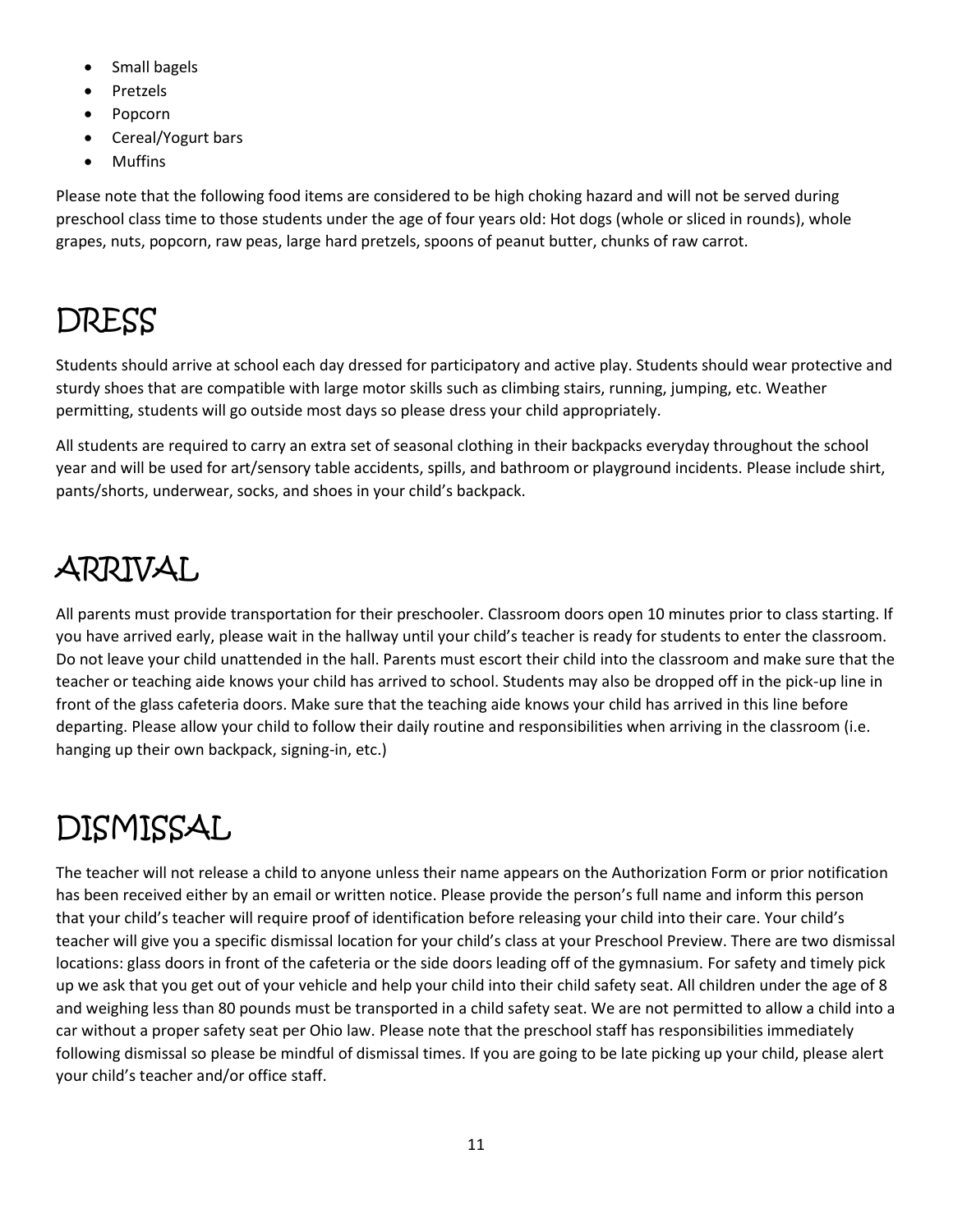# JAGUAR EDUCATION CONNECTION (JEC)

St. John's Lutheran Preschool also offers extended preschool hours both before and after school through the Jaguar Education Connection (JEC). JEC provides child care Monday thru Friday, 6:30 AM to 6:30 PM. JEC offers children ages 3- 12 a safe, nurturing environment before and after school, during most school closings and breaks, and on off days for preschoolers. JEC provides flexible scheduling (full, part-time, and drop-ins). All preschool aged students enrolled in the JEC program are offered a nap if in the building for 5 or more hours. Please contact the school office for more information on this program.

# SCHOOL CALENDAR

St. John's Lutheran School and Preschool vacation days generally coincide with national holidays. There are other days however that will affect the school calendar such as the Lutheran Teacher's Conference and Early Childhood Conferences. The school calendar also indicates the start and end times for your child's class. The calendar can be found on the school's website. Your child's teacher will also make available a classroom calendar for your child's class that will include vacation days, holidays, special closings and events.

# INCLEMENT WEATHER

St. John's Lutheran School and Preschool follows Fairbanks for closings and delays. Please note that St. John's Lutheran Preschool does not make up missed days due to school closings.

### 2 HOUR DELAYS

Preschool does NOT delay. Preschool will begin at the normal scheduled time even if our day school is on a delay. Parents provide transportation; therefore, they are the decision makers and can determine whether to bring their child or not. Students will not be penalized for coming late or missing school on these days. Please be aware that based on the unpredictability of weather and road conditions, there is a chance that AM preschool will close on a delay day. If this happens, parents will be notified ahead of time.

### CLOSINGS

Preschool WILL BE CLOSED when Fairbanks closes due to inclement weather

# **CONFERENCES**

The first preschool parent/teacher conference is held prior to school beginning. This conference is called a Preschool Preview. The progress of each child is shared with the parents through a Developmental Progress report. Conferences will be held in the late fall and late winter. This is a time to discuss any questions, concerns, and successes of your child with their teacher in a one-on-one conference. Any parent of a child enrolled in the program shall be permitted unlimited access to the school during its hours of operation to contact his child, evaluate the care provided by the program, the premises, or for other purposes approved by the director. Upon entering the premises, the parent shall report to the school office.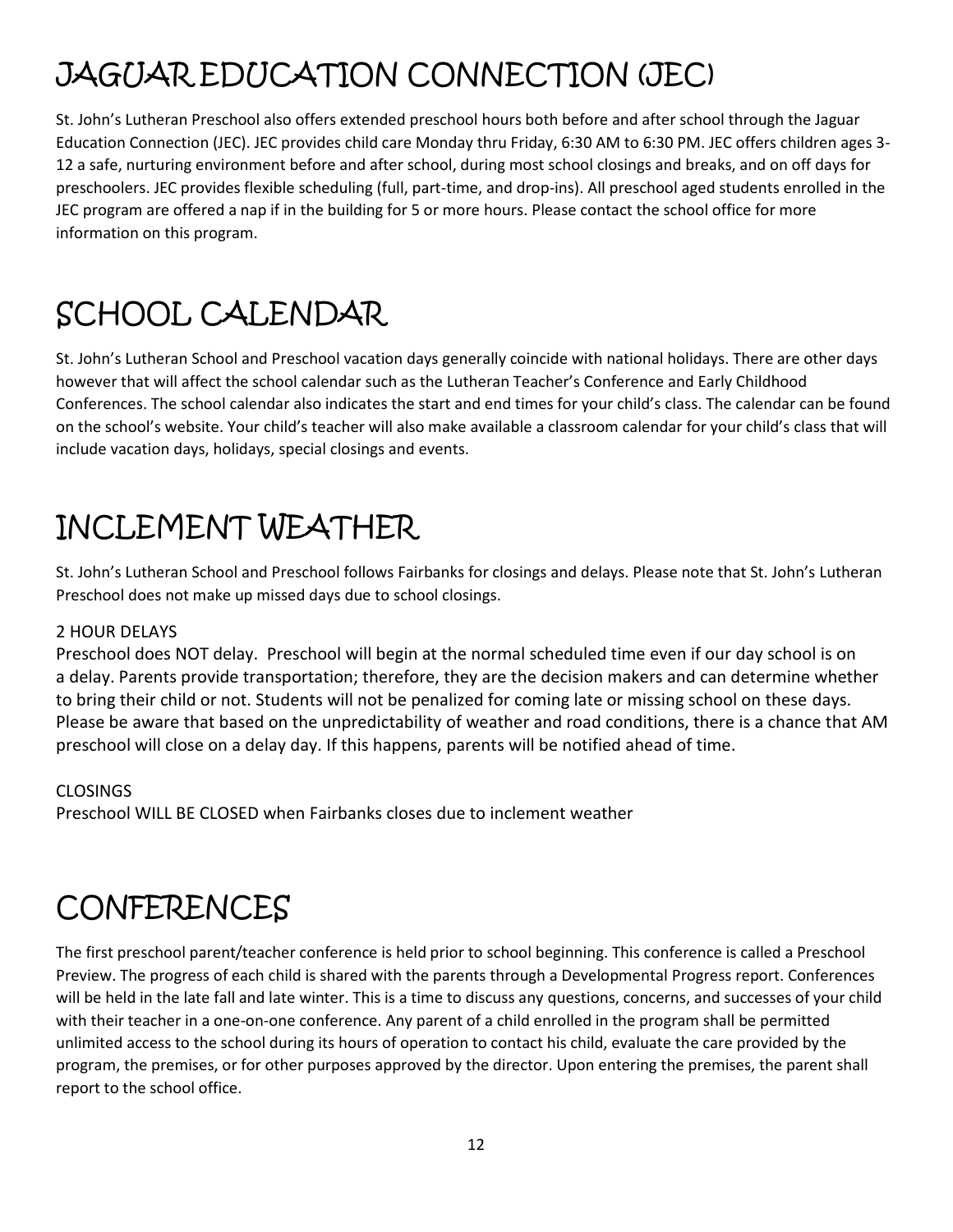# SCHOOL SUPPLIES

In addition to the list below, each student must pay a \$50 supply fee for the current school year. This fee is part of the non-refundable registration fee due at the time of enrollment.

- $\circ$  A large book bag with the child's name printed on it. (Should be large enough to fit an 8 x 11 % inch folder)
- $\circ$  A change of clothes (appropriate with the change of seasons) will need to be in your child's backpack every day throughout the year and will be used for art/paint/sensory table accidents, spills, and bathroom or playground incidents. Please include shirt, pants/shorts, underwear, socks, and shoes for your child.

# TRANSPORTATION & FIELD TRIPS POLICY

A background check must be completed for any family member or friend that would be attending a class or school event that would be participating or assigned the responsible of caring for or the transportation of students not directly in the care of the teacher (Field Trips). St. John's Preschool does not provide transportation for preschool aged students. Students must ride with an approved chaperone when attending field trips.

- A background check will only be conducted every three years on an individual who has already had a check completed.
- All new enrolled preschool chaperones must complete a background check before their first event.
- The fee to cover this expense is paid by the school as part of your registration fee.

## BEHAVIOR MANAGEMENT/DISCIPLINE

The preschool teacher or teacher aide that is in charge of a child or a group of children in the classroom will be responsible for their discipline. Developmentally appropriate techniques of discipline will be enforced by means of redirection, separation from problem situations, talking the situation through with the child and positive reinforcements/praise of the child.

St. John's Lutheran Preschool's methods of discipline will be shown by the teacher and teacher's aide in the classroom. St. John's Lutheran Preschool staff understand that children learn by example and through positive reinforcement of acceptable behavior. A child who feels successful at what they are doing is a motivated, happy child. In this way, St. John's Lutheran Preschool promotes natural and logical consequences as a form of behavior management/discipline within the classroom setting. Natural and logical consequences require children to be responsible for their own behavior. Natural consequences permit children to learn from the natural order of their own behavior (i.e. not eating will result in feeling hungry). Logical consequences allow for children to learn from the reality of their choices within the social order (i.e. won't get out of bed on time results in being late for school). St. John's Lutheran Preschool believes that the purpose of using natural and logical consequences in the classroom setting motivate children to make responsible decisions within the learning environment. Teaching staff will promote this type of learning by being both firm and kind – they will lead by example. If, however, a child has difficulty remembering a classroom rule or expectation, the teacher may:

1. Talk to the child about his/her feelings and how his/her actions affect others.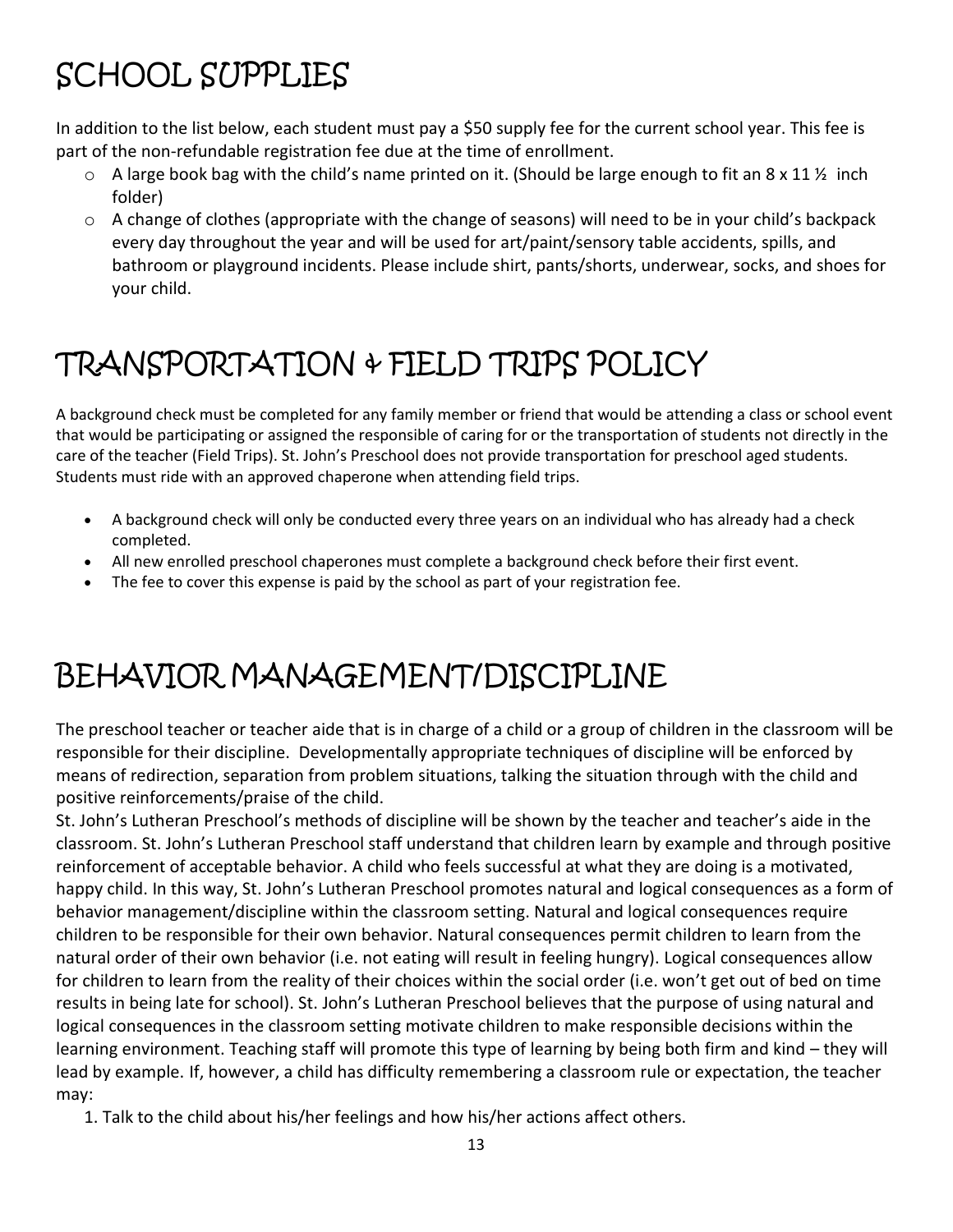- 2. Show the child an acceptable way to demonstrate his/her feelings.
- 3. Remind the child of the rule.

4. Remove the child to the teacher's lap or to a chair within the room or remove the child from the group briefly. (A staff member will stay with the child the entire time and will return the child to the group as soon as possible.)

Jesus and His love for others is always the example for behavior of students and staff. Love, kindness, patience, respect, and helpfulness are all qualities the staff at St. John's Lutheran Preschool hopes to model and develop. The following actions will be restricted:

- No cruel, harsh corporal punishment or any unusual punishments such as, but not limited to, punching, pinching, shaking, spanking, or biting.
- The delegation of discipline from one child to another will not be shown.
- There will be no physical restraints that would confine a child by any means other than holding a child for a short time, like a protective hug so the child can regain control.
- No child will be placed in a room that is locked or put in an enclosed area such as a closet or box.
- There will be no profane language, threats, and mean comments about himself/herself or their family or other verbal abuse.
- Discipline shall not be shown on a child for not eating or for toileting accidents
- Methods of discipline will not shame, hurt feelings or frighten a child
- The teacher or teacher's aide will not withhold food or the right to use the bathroom
- Separation in the case of discipline will be in a short time span and appropriate to the child's age and developmental ability, and the child will be within sight and hearing of the teacher in a safe, well lit and ventilated space.
- St. John's Preschool will not abuse or show neglect to children and will protect them from abuse and neglect while they are in the preschool program.
- The parents, families and all staff of St. John's Preschool will be given the written discipline policy upon enrollment or employment.

### DUE PROCESS

In specific instances, a child's behavior may endanger the emotional and/or physical safety of students or staff members of our school. While we will try to help each child be successful in our program, we do not have the staffing qualifications to handle severe behavior problems. If this is the case, some possible courses of action may include:

- 1. Holding a parent conference with the teachers, director and principal to make a plan for that student.
- 2. Working closely with the child's physician or other professionals.
- 3. Working with the local school district's preschool evaluation system.
- 4. Helping parents investigate options of other services or programs that may be helpful.

## MANAGEMENT OF COMMUNICABLE DISEASES

A teacher or teacher's aide that is trained to identify the signs of communicable diseases or other illnesses will watch each child every day as they enter the classroom. (A person who is able to recognize any communicable disease whether it is by prevention, recognition, or the management of communicable disease is required in each classroom under Ohio law).

St. John's Preschool program will immediately inform the parent or guardian of the child's condition when this child has been seen with signs or symptoms of a communicable disease. A child with the following signs or symptoms of an illness will be quickly isolated and then discharged to his/her parent/guardian: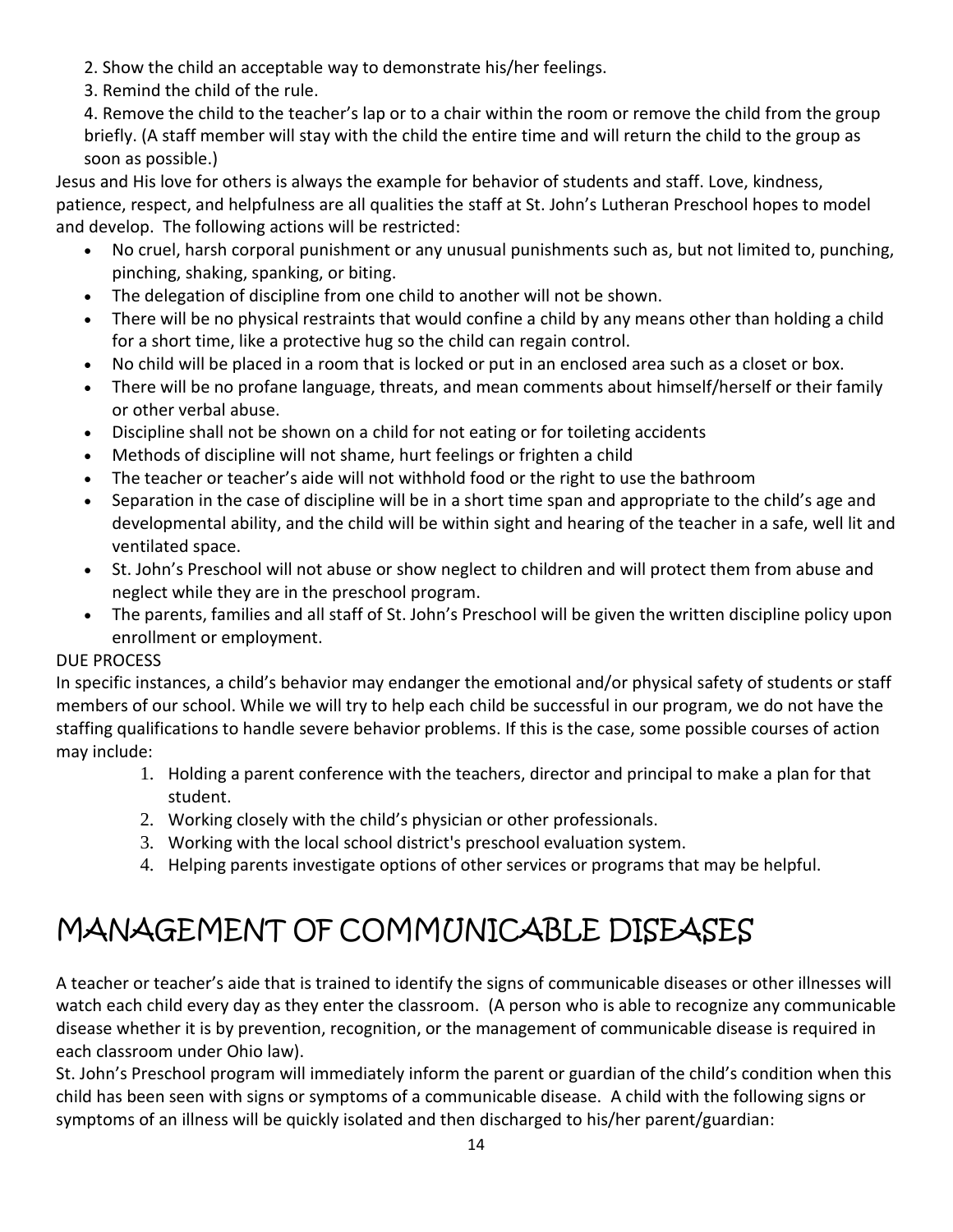- a. Diarrhea (more than 1 abnormal loose stool within a 24 hr. period);
- b. Severe coughing, causing the child to become red or blue in the face or to make a whooping sound/cough;
- c. Difficult or rapid breathing;
- d. Yellowish skin or eyes;
- e. Conjunctivitis;
- f. Temperature of 100 degrees Fahrenheit taken by the auxiliary method when in combination with other signs of illness;
- g. Untreated dark urine and/or grey or white stool;
- h. Stiff neck;
- i. Evidence of lice, scabies, or other parasitic infestation.

To minimize the danger of spreading disease parents are asked to keep their children home if they have bad colds or other infections. St. John's Lutheran School and the Ohio Department of Education endorse the following practices when your child is ill:

 Keep your child home from school and school activities for at least 24 hours after their fever is gone. (Fever should be gone without the use of a fever-reducing medicine.) A fever is defined as 100°F (37.8°C) or higher.

If your child vomits or has diarrhea, he/she should not return to school for 24-48 hours.

 If your child has a noticeable infection (colored runny noses, excessive tearing/mucus in eyes, etc., please seek the advice of your family physician before bringing your child to school).

A child with the symptoms of a communicable disease will be isolated from other children. The director and parent/guardian will decide if the child should be discharged immediately or at a later time of the day. The isolated child will be carefully monitored for symptoms that are listed below

- a. Unusual spots or rashes
- b. Sore throat or difficulty swallowing
- c. Elevated temperature
- d. Vomiting.

St. John's Preschool will follow the Ohio Department of Health Communicable Disease Chart for the appropriate management of suspected illnesses. The child that is isolated due to the suspected communicable disease will be:

- a. Cared for in a different room or portion of a room that is not in use by the preschool program;
- b. Within sight and sound of a teacher/teacher's aide or school nurse at all times. No child will be left unsupervised or alone;
- c. Made comfortable by being provided with a cot. All linens/dress up clothes/puppets will be washed before other children use them. The cot that was being used must be disinfected with a germicidal product or, if soiled with blood, feces, vomitus, or other body fluids, the cot will be cleaned with soap and water first, then a germicidal product;
- d. Closely monitored for worsening conditions; and
- e. Released to parent/guardian or whoever is designated for responsibility for the child as soon as possible.

Emergency Contact Information is to be filled out in FACTS on registration day so parents can be contacted if their child becomes ill during the school day. If your child does become ill during the school day, the child will be sent to the school office. The secretary will contact whoever is listed on the FACTS Emergency Contact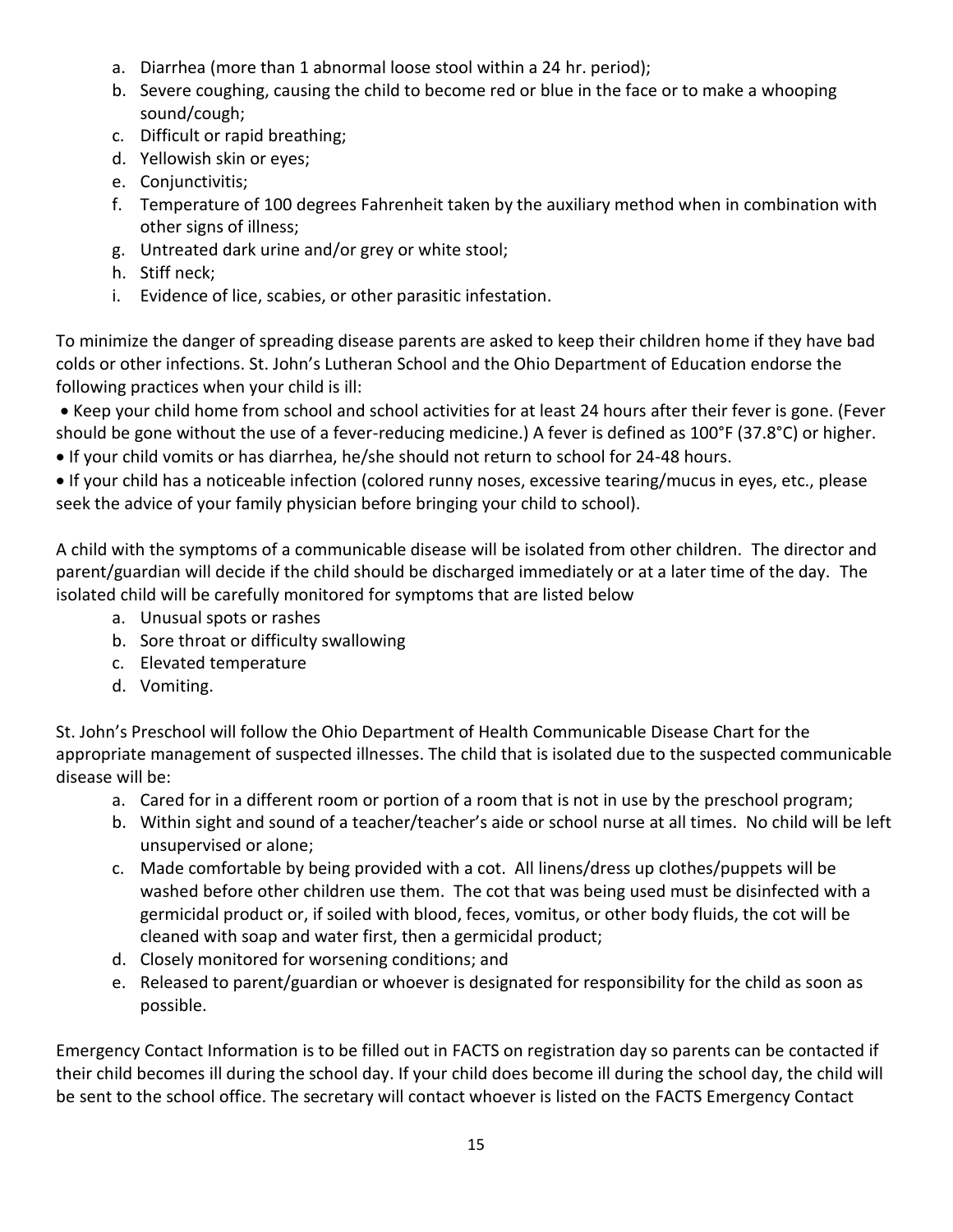Information for pick-up of the child. Should your contact information need to be updated during the school year, please contact the school office.

All preschool staff will have the following training:

- How to recognize signs and symptoms or illness;
- Hand washing and disinfection procedures;
- Procedures for isolating and releasing a sick child and policy for readmitting the child;
- Procedures for letting the parent/guardian know immediately that their child is showing signs or symptoms of a communicable disease or has been exposed to one;
- The procedures in regards to the care of a "mildly ill child". "Mildly ill child" means a child who is experiencing minor cold symptoms or a child who does not feel well enough to be involved in activities, but who is not showing any symptoms.
- The procedures for contacting and letting parents of the enrolled child know when the child or children are exposed to a diagnosed communicable disease such as pink eye, ringworm, chicken pox, or lice.

# ADMINISTRATION OF MEDICINE

- A. If a child enrolled needs to have St. John's Preschool administer medication, food supplements, or modified diets, the following rules must apply based on Ohio law:
	- 1. Prescription medication, food supplements and modified diets: the school shall secure and follow the written instructions of a licensed physician, an advanced practice nurse certified to prescribe medication, or a licensed dentist on the "Request for Administration of Medication Form." All instructions on this form shall be followed. The school must also secure written instructions from the parent or guardian on the form. A prescription label also serves as written instructions for medications and food supplements as long as the following are met:
		- a. The label contains the child's full name, a current date (within the last twelve months), the exact dosage to be given and the means of administration;
		- b. The prescription label is attached to the original container.
	- 2. Only nonprescription fever/pain reducing medications that do not contain aspirin or cough or cold medications that do not contain codeine may be administered by the school, without written instructions from a licensed physician, if the following are met:
		- a. The school secures and follows written instructions from the parent or guardian on the prescribed form provided by the department. These instructions do not exceed manufacturers' recommended dosages;
		- b. Medication is in the original container with the original label attached. The label must specify appropriate dosages based on the child's age or weight;
		- c. The full name of the child, who is to receive the medication, is printed on the container;
		- d. The school administers the medication for no more than three consecutive days within a fourteen day period, unless under written instructions from a physician.
- B. The school may apply nonprescription topical products or lotions if the following are met:
	- 1. The school shall secure written instructions from the parent or guardian on the "Medication Form". The form shall be valid for no longer than twelve months.
	- 2. The school shall follow manufacturers' guidelines regarding application.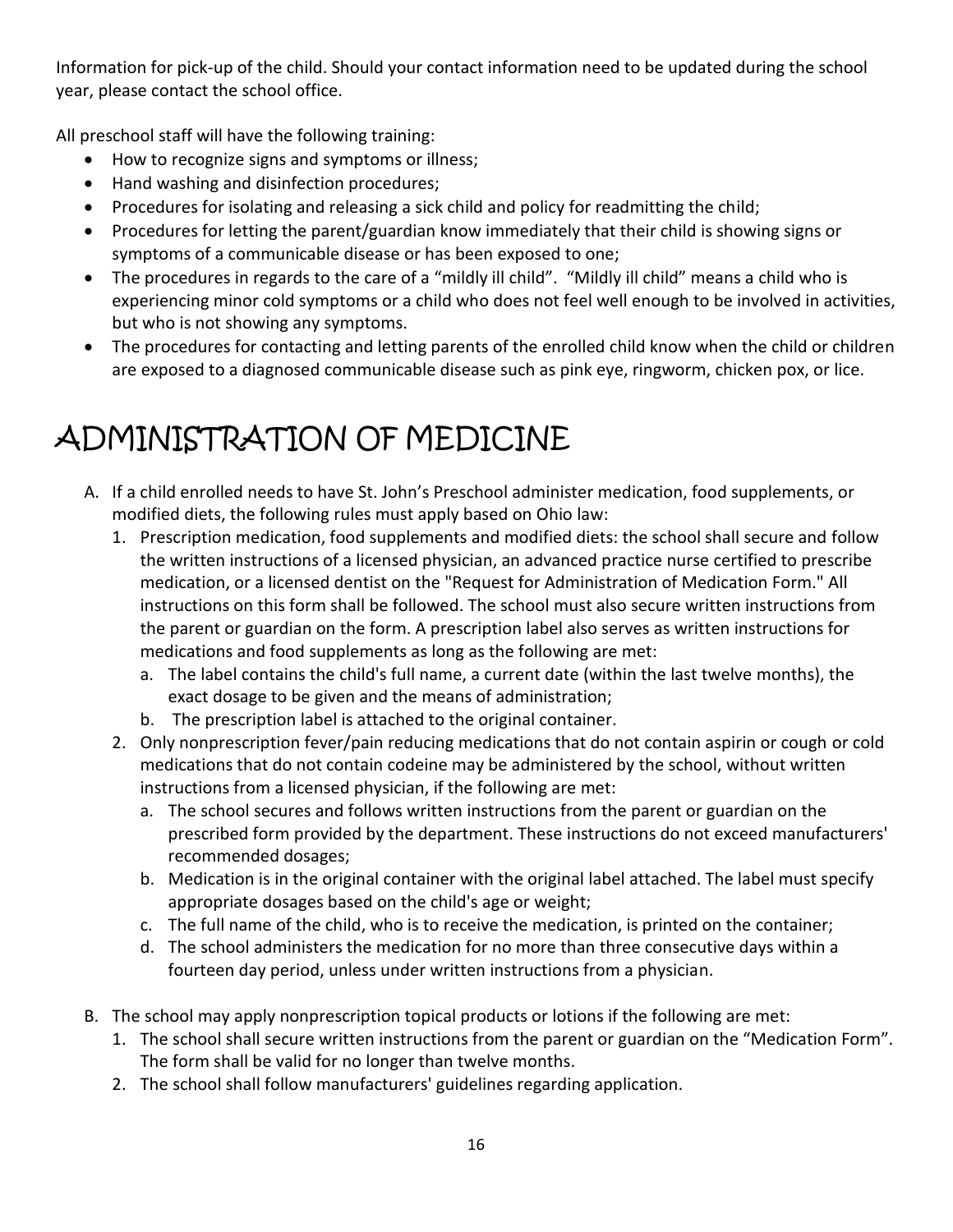- 3. When used for skin irritations, such as diaper rash, the topical product shall be applied by the school for no longer than fourteen consecutive days at any one period of use.
- C. When administering medication, food supplements, modified diets, the school shall:
	- 1. Assure that the medication, food supplement, or modified diet is not administered for any period of time beyond the date indicated by the physician, advanced practice nurse certified to prescribe medication, or licensed dentist, or for twelve months whichever comes first.
	- 2. Designate individuals who will administer prescription and nonprescription medication. Any staff member may apply nonprescription topical products or lotions used as a preventative measure.
	- 3. Verify each administration or application of medication by documenting it on the Medication Form. Application of nonprescription topical products and lotions used only as a preventative measure does not need to be documented.
	- 4. Assure that dosages administered by the school do not exceed prescribed dosages or manufacturers' recommended dosages.
	- 5. Assure that a separate form is used for each medication to be administered.
	- 6. Assure that completed forms be kept on file at the center for review by the department for at least one year following the administration of the medication, food supplement, or modified diet.
- D. When storing medications the school shall:
	- 1. Assure that all medication and food supplements are given directly to center personnel for immediate safe storage, except that an inhaler or medication may be available to a school child with a special health condition in an emergency in accordance with the school's policy.
	- 2. Assure that all school personnel are made aware of all school children who have immediate access to personal inhalers and that a "Medication Form" is completed for all school children who have immediate access to personal inhalers.
	- 3. Refrigerate medication as needed immediately upon arrival at the school and store in a separate container to prevent contamination with foods.
	- 4. Keep medications out of the reach of children.
	- 5. Remove all medications from the school when no longer needed or if the label indicates that the medication has expired.

# ACCIDENT & INJURY POLICY

School personnel have the authority and training to provide emergency care to sick or injured students in our care. In case of an emergency, parents or guardians will be notified. Therefore, it is important that the Emergency Contact Information on FACTS is kept accurate and up-to-date. If the parent or guardian cannot be reached and emergency medical treatment is necessary, the physician listed on the Emergency Contact Information will be notified. School personnel will complete an incident/injury report, when the following events occur:

- · illness, accident, or injury which requires first aid treatment
- · bump or blow to the head
- · emergency transportation
- · unusual or unexpected event which jeopardizes the safety of a child or staff member.